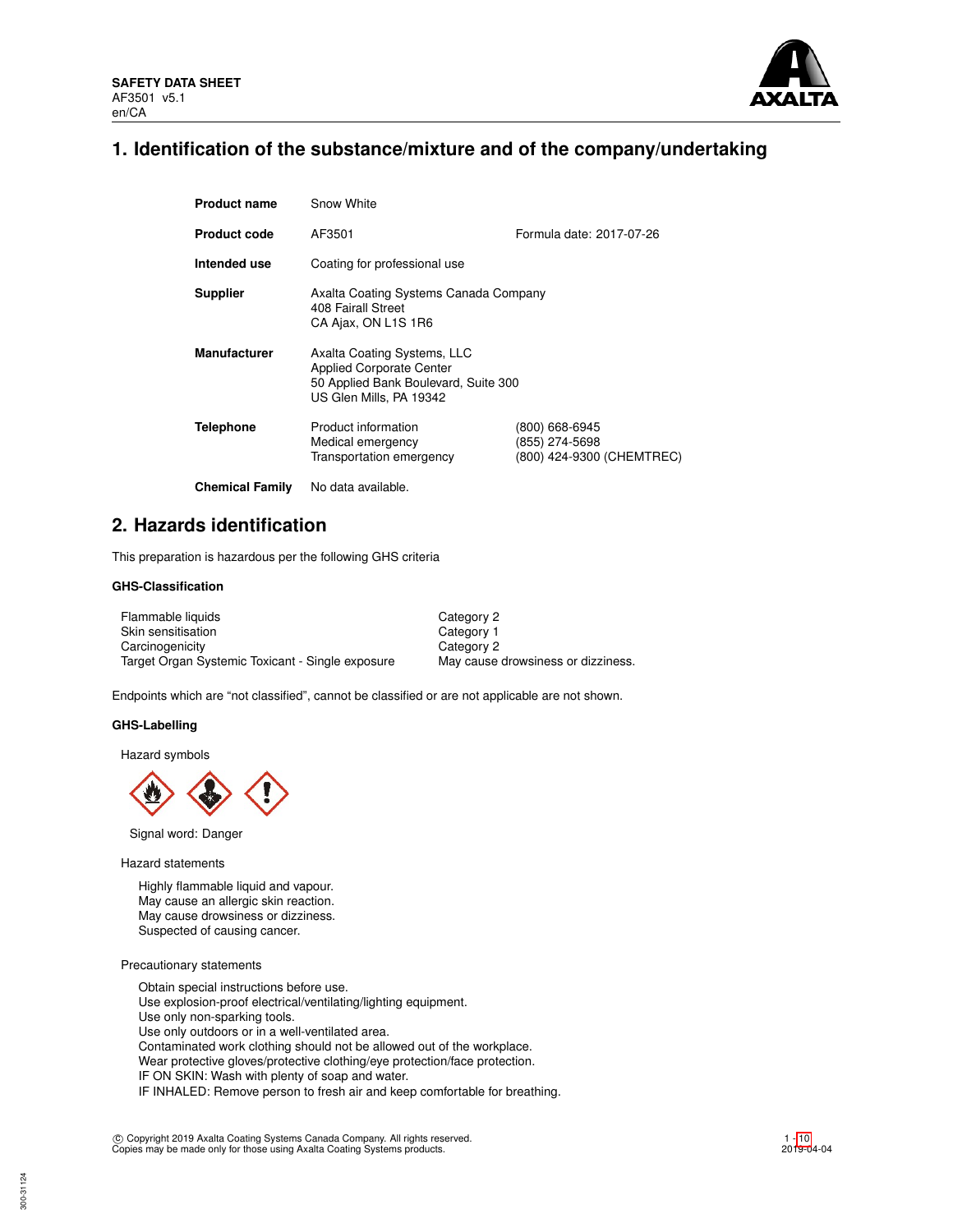

Specific treatment (see supplemental first aid instructions on this label). If skin irritation or rash occurs: Get medical advice/ attention. Wash contaminated clothing before reuse. Store in a well-ventilated place. Keep container tightly closed. Store locked up. Dispose of contents/container in accordance with local regulations. Keep away from heat, hot surfaces, sparks, open flames and other ignition sources. No smoking. Ground and bond container and receiving equipment. Take action to prevent static discharges. Avoid breathing dust/ fume/ gas/ mist/ vapours/ spray. IF ON SKIN (or hair): Take off immediately all contaminated clothing. Rinse skin with water or shower.

## **Other hazards which do not result in classification**

Intentional misuse by deliberately concentrating and inhaling the contents may be harmful or fatal.

**The following percentage of the mixture consists of ingredient(s) with unknown acute toxicity:** 0 %

## **3. Composition/information on ingredients**

Mixture of synthetic resins, pigments, and solvents

### **Components**

| CAS-No.       | Chemical name                                                             | Concentration |
|---------------|---------------------------------------------------------------------------|---------------|
| 13463-67-7    | Titanium dioxide                                                          | 33.0%         |
| 123-86-4      | Butyl acetate                                                             | $10 - 30%$    |
| 110-43-0      | Methyl amyl ketone                                                        | $3 - 7%$      |
| $98 - 56 - 6$ | 4-chlorobenzotrifluoride                                                  | $1 - 5%$      |
| 67-64-1       | Acetone                                                                   | 1 - 5%        |
| 763-69-9      | Ethyl 3-ethoxy propionate                                                 | $1 - 5%$      |
| 41556-26-7    | $\text{Bis}(1,2,2,6,6\text{-}pentamethyl-4-piperidinyl)$<br>seba-<br>cate | $0.1 - 1.0\%$ |
| 82919-37-7    | Decanedioic acid, methyl 1,2,2,6,6-pentamethyl-<br>4-piperidinyl ester    | $0.1 - 1.0\%$ |
| 1445-45-0     | Trimethyl orthoacetate                                                    | $0.1 - 1.0\%$ |

Actual concentration ranges withheld as a trade secret. Non-regulated ingredients 30 - 40%

# **4. First aid measures**

#### **Eye contact**

Remove contact lenses. Irrigate copiously with clean, fresh water for at least 15 minutes, holding the eyelids apart. Seek medical advice.

### **Skin contact**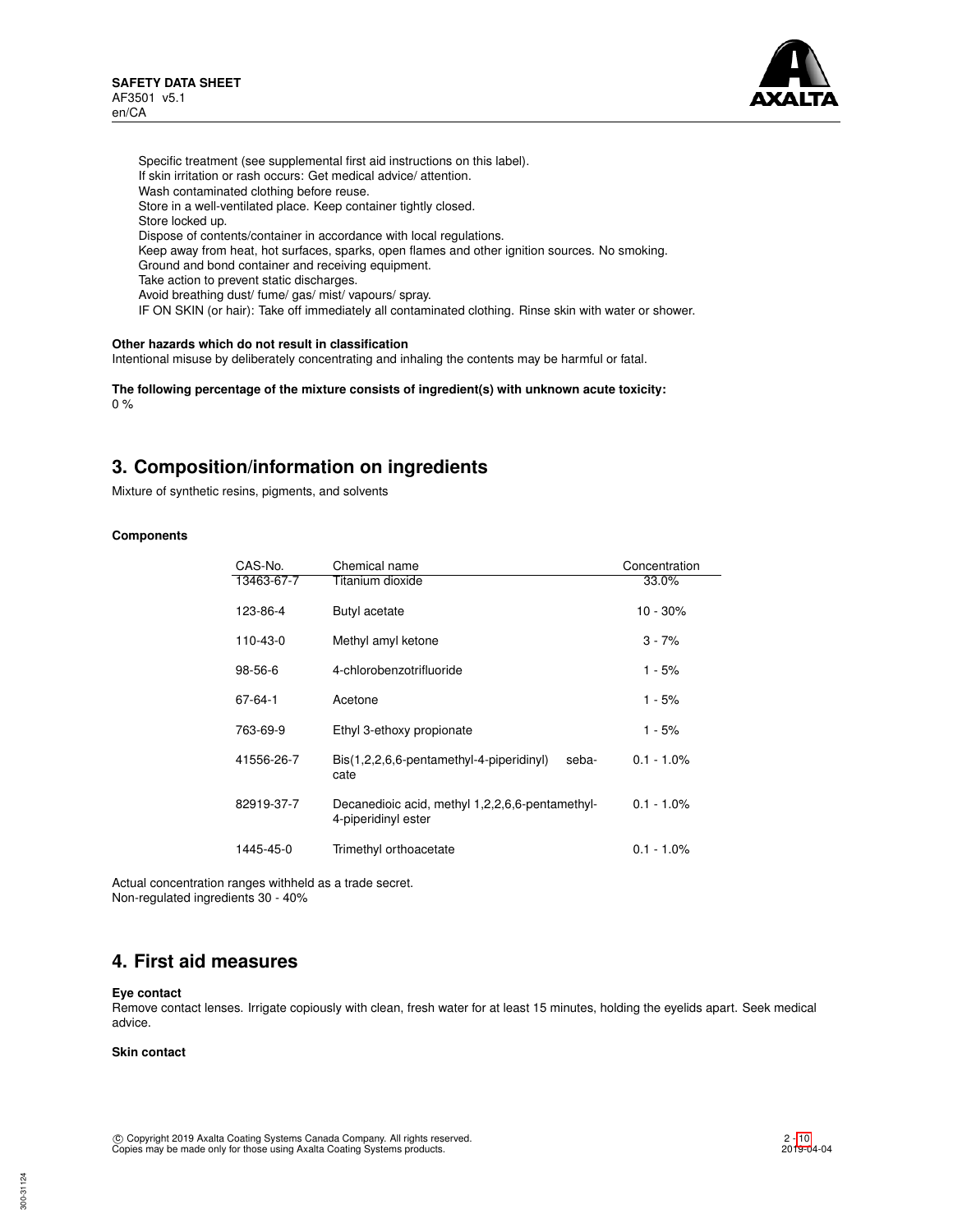

Do NOT use solvents or thinners. Take off all contaminated clothing immediately. Wash skin thoroughly with soap and water or use recognized skin cleanser. If skin irritation persists, call a physician.

#### **Inhalation**

Avoid inhalation of vapour or mist. Move to fresh air in case of accidental inhalation of vapours. If breathing is irregular or stopped, administer artificial respiration. If unconscious place in recovery position and seek medical advice. If symptoms persist, call a physician.

#### **Ingestion**

If swallowed, seek medical advice immediately and show this safety data sheet (SDS) or product label. Do NOT induce vomiting. Keep at rest.

#### **Most Important Symptoms/effects, acute and delayed**

#### **Inhalation**

May cause nose and throat irritation. May cause nervous system depression characterized by the following progressive steps: headache, dizziness, nausea, staggering gait, confusion, unconsciousness. Reports have associated repeated and prolonged overexposure to solvents with permanent brain and nervous system damage. If this product mixed with an isocyanate activator/hardener (see SDS for the activator), the following health effects may apply: Exposure to isocyanates may cause respiratory sensitization. This effect may be permanent. Symptoms include an asthma-like reaction with shortness of breath, wheezing, cough or permanent lung sensitization. This effect may be delayed for several hours after exposure. Repeated overexposure to isocyanates may cause a decrease in lung function, which may be permanent. Individuals with lung or breathing problems or prior reactions to isocyanates must not be exposed to vapors or spray mist of this product.

#### **Ingestion**

May result in gastrointestinal distress.

#### **Skin or eye contact**

May cause irritation or burning of the eyes. Repeated or prolonged liquid contact may cause skin irritation with discomfort and dermatitis. If this product is mixed with an isocyanate, skin contact may cause sensitization.

#### **Indication of Immediate medical attention and special treatment needed if necessary**

No data available on the product. See section 3 and 11 for hazardous ingredients found in the product.

## **5. Firefighting measures**

#### **Suitable extinguishing media**

Universal aqueous film-forming foam, Carbon dioxide (CO2), Dry chemical

## **Extinguishing media which shall not be used for safety reasons**

High volume water jet

## **Hazardous combustion products**

CO, CO2, smoke, and oxides of any heavy metals that are reported in "Composition, Information on Ingredients" section.

#### **Fire and Explosion Hazards**

Flammable liquid. Vapor/air mixture will burn when an ignition source is present.

## **Special Protective Equipment and Fire Fighting Procedures**

Full protective flameproof clothing should be worn as appropriate. Wear self-contained breathing apparatus for firefighting if necessary. In the event of fire, cool tanks with water spray. Do not allow run-off from fire fighting to enter public sewer systems or public waterways.

## **6. Accidental release measures**

#### **Procedures for cleaning up spills or leaks**

Ventilate area. Remove sources of ignition. Prevent skin and eye contact and breathing of vapor. If the material contains, or is mixed with an isocyanate activator/hardener: Wear a positive-pressure, supplied-air respirator (NIOSH approved TC-19C), eye protection, gloves and protective clothing. Pour liquid decontamination solution over the spill and allow to sit at least 10 minutes. Typical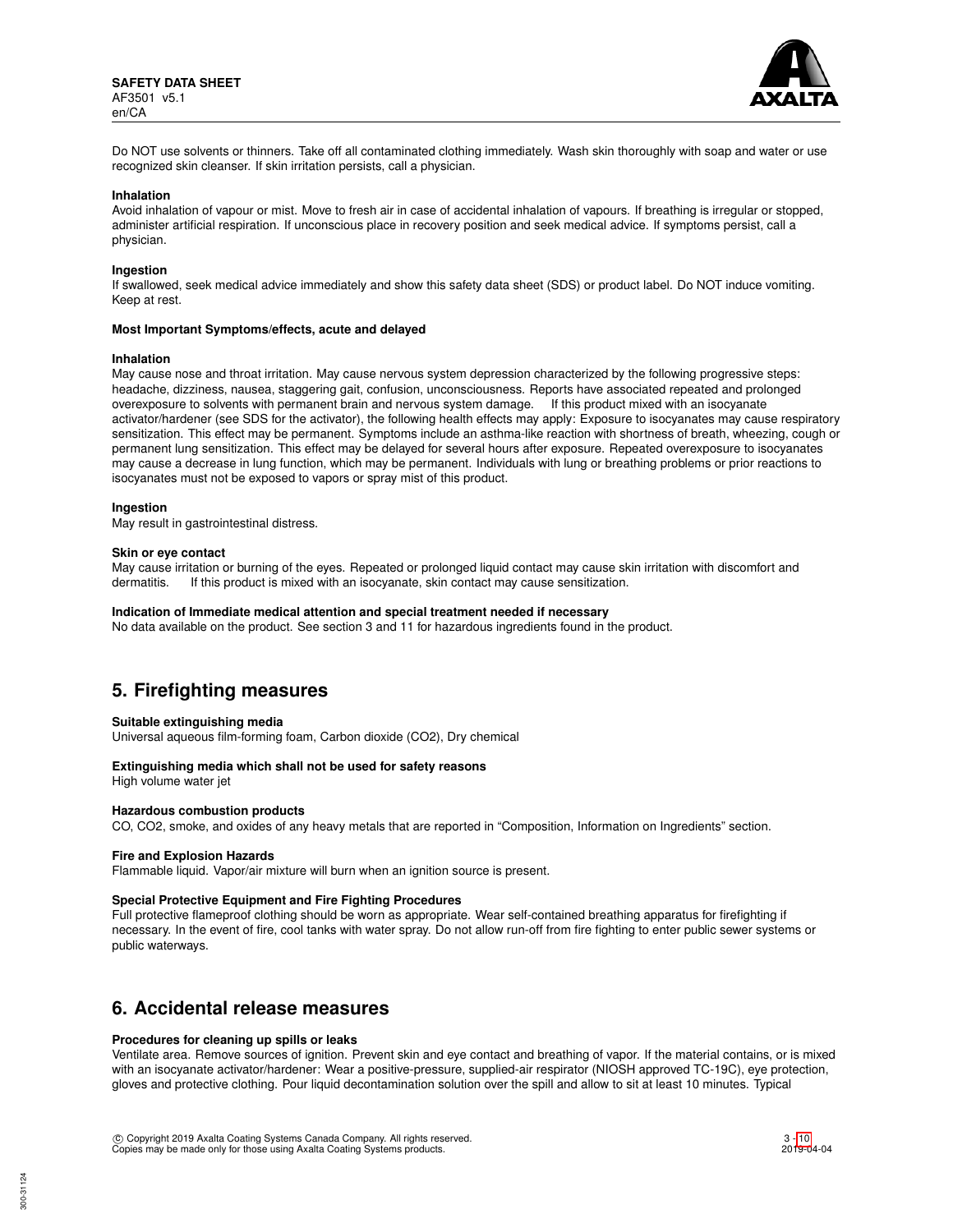

decontamination solutions for isocyanate containing materials are: 20% Surfactant (Tergitol TMN 10) and 80% Water OR 0 -10% Ammonia, 2-5% Detergent and Water (balance) Pressure can be generated. Do not seal waste containers for 48 hours to allow C02 to vent. After 48 hours, material may be sealed and disposed of properly. If material does not contain or is not mixed with an isocyanate activator/hardener: Wear a properly fitted air-purifying respirator with organic vapor cartridges (NIOSH approved TC-23C), eye protection, gloves and protective clothing. Confine, remove with inert absorbent, and dispose of properly.

#### **Environmental precautions**

Do not let product enter drains. Notify the respective authorities in accordance with local law in the case of contamination of rivers, lakes or waste water systems.

# **7. Handling and storage**

## **Precautions for safe handling**

Observe label precautions. Keep away from heat, sparks, flame, static discharge and other sources of ignition. VAPORS MAY CAUSE FLASH FIRE. Close container after each use. Ground containers when pouring. Do not transfer contents to bottles or unlabeled containers. Wash thoroughly after handling and before eating or smoking. Do not store above 49 °C (120 °F). If material is a coating: do not sand, flame cut, braze or weld dry coating without a NIOSH approved air purifying respirator with particulate filters or appropriate ventilation , and gloves. Combustible dust clouds may be created where operations produce fine material (dust). Avoid formation of significant deposits of material as they may become airborne and form combustible dust clouds. Build up of fine material should be cleaned using gentle sweeping or vacuuming in accordance with best practices. Cleaning methods (e.g. compressed air) which can generate potentially combustible dust clouds should not be used. During baking at temperatures above 400℃, small amounts of hydrogen fluoride can be evolved; these amounts increase as temperatures increase. Hydrogen fluoride vapours are very toxic and cause skin and eye irritation. Above 430℃ an explosive reaction may occur if finely divided fluorocarbon comes into contact with metal powder (aluminium or magnesium). Operations such as grinding, buffing or grit blasting may generate such mixtures. Avoid any dust buildup with fluorocarbons and metal mixtures.

## **Advice on protection against fire and explosion**

Solvent vapours are heavier than air and may spread along floors. Vapors may form explosive mixtures with air and will burn when an ignition source is present. Always keep in containers of same material as the original one. Never use pressure to empty container: container is not a pressure vessel. The accumulation of contaminated rags may result in spontaneous combustion. Good housekeeping standards and regular safe removal of waste materials will minimize the risks of spontaneous combustion and other fire hazards.

#### **Storage**

#### **Requirements for storage areas and containers**

Observe label precautions. Store in a dry, well ventilated place away from sources of heat, ignition and direct sunlight. No smoking. Prevent unauthorized access. Containers which are opened must be carefully resealed and kept upright to prevent leakage.

#### **Advice on common storage**

Store separately from oxidizing agents and strongly alkaline and strongly acidic materials.

# **8. Exposure controls/personal protection**

#### **Engineering controls and work practices**

Provide adequate ventilation.This should be achieved by a good general extraction and -if practically feasible- by the use of a local exhaust ventilation.If these are not sufficient to maintain concentrations of particulates and solvent vapour below the OEL, suitable respiratory protection must be worn.

#### **National occupational exposure limits**

| CAS-No.    | Chemical name    | Source Time  | Tvpe       | Value     | Note                |
|------------|------------------|--------------|------------|-----------|---------------------|
| 13463-67-7 | Titanium dioxide | OSHA 8 hr    | <b>TWA</b> |           | 15 mg/m3 Total Dust |
| 123-86-4   | Butyl acetate    | ACGIH 15 min | STEL       | 200 ppm   |                     |
|            |                  | ACGIH 8 hr   | TWA        | $150$ ppm |                     |
|            |                  | OSHA 8 hr    | TWA        | $150$ ppm |                     |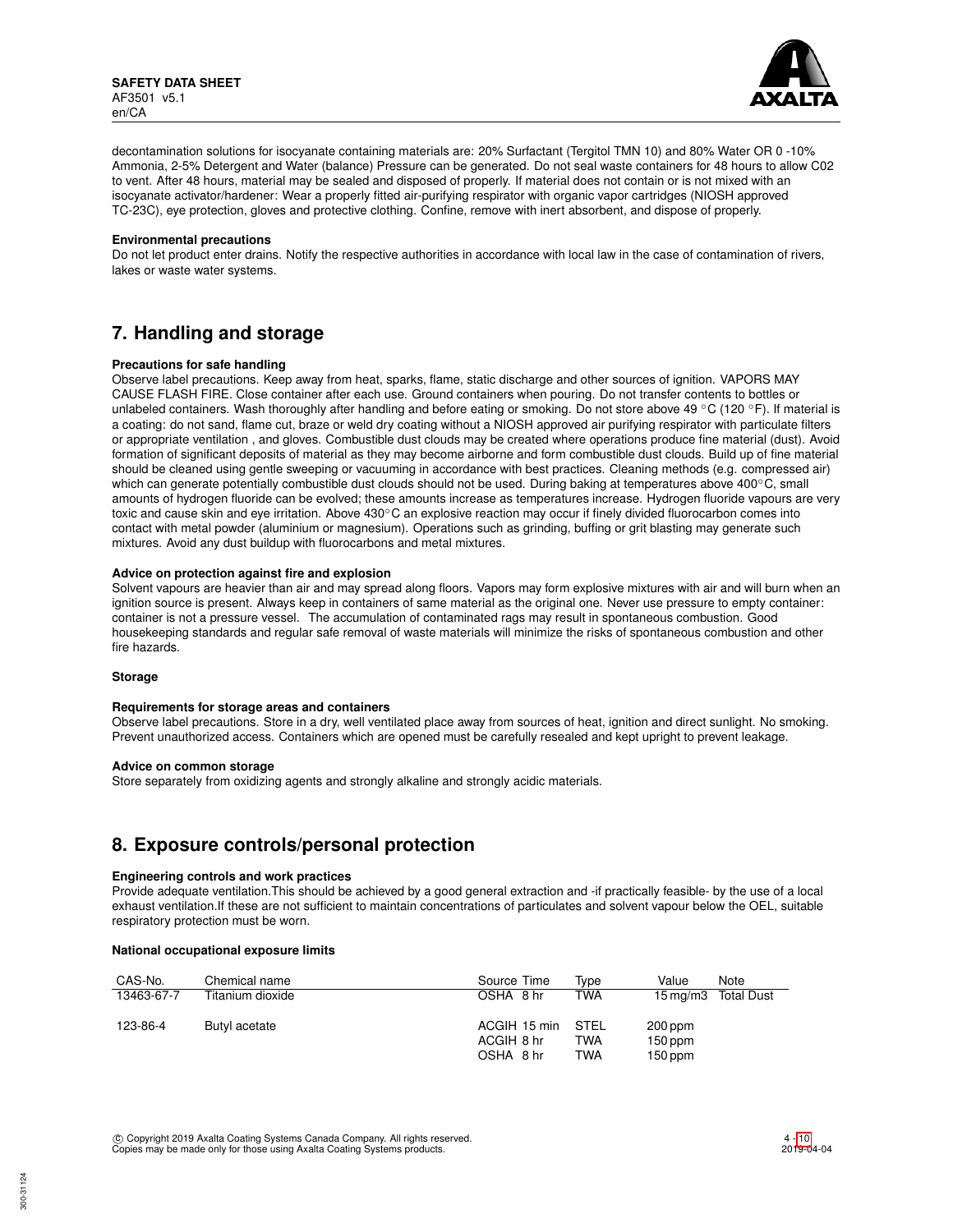**SAFETY DATA SHEET** AF3501 v5.1 en/CA



| CAS-No.  | Chemical name      | Source Time                             | Type                                    | Value                               | Note |
|----------|--------------------|-----------------------------------------|-----------------------------------------|-------------------------------------|------|
| 110-43-0 | Methyl amyl ketone | ACGIH 8 hr                              | <b>TWA</b>                              | 50 ppm                              |      |
|          |                    | OSHA 8 hr                               | <b>TWA</b>                              | $100$ ppm                           |      |
| 67-64-1  | Acetone            | ACGIH 15 min<br>ACGIH 8 hr<br>OSHA 8 hr | <b>STEL</b><br><b>TWA</b><br><b>TWA</b> | 750 ppm<br>$500$ ppm<br>$1,000$ ppm |      |

## **Glossary**

CEIL Ceiling exposure limit

STEL Short term exposure limit

TWA Time weighted average

TWAE Time-Weighted Average

#### **Protective equipment**

Personal protective equipment should be worn to prevent contact with eyes, skin or clothing.

### **Respiratory protection**

Do not breathe vapors or mists. When this product is used with an isocyanate activator/hardener, wear a positive-pressure, supplied-air respirator (NIOSH approved TC-19C) while mixing activator/hardener with paint, during application and until all vapors and spray mist are exhausted. If product is used without isocyanate activator/hardener, a properly fitted air-purifying respirator with organic vapor cartridges (NIOSH TC-23C) and particulate filter (NIOSH TC-84A) may be used. Follow respirator manufacturer's directions for respirator use. Do not permit anyone without protection in the painting area. Refer to the hardener/activator label instructions and SDS for further information. Individuals with history of lung or breathing problems or prior reaction to isocyanates should not use or be exposed to this product if mixed with isocyanate activators/hardeners.

#### **Eye protection**

Desirable in all industrial situations. Goggles are preferred to prevent eye irritation. If safety glasses are substituted, include splash guard or side shields.

## **Skin and body protection**

Neoprene gloves and coveralls are recommended.

#### **Hygiene measures**

Wash skin thoroughly with soap and water or use recognized skin cleanser. Do NOT use solvents or thinners.

#### **Environmental exposure controls**

Do not let product enter drains.

## **9. Physical and chemical properties**

#### **Appearance**

**Form:** liquid **Colour:** white

| Flash point                                                                                                                                                                                                                                                                                                                            | $13^{\circ}$ C                                                                                                                            |
|----------------------------------------------------------------------------------------------------------------------------------------------------------------------------------------------------------------------------------------------------------------------------------------------------------------------------------------|-------------------------------------------------------------------------------------------------------------------------------------------|
| Lower Explosive Limit<br>Upper Explosive Limit<br>Evaporation rate<br>Vapor pressure of principal solvent<br>Solubility of Solvent In Water<br>Vapor density of principal solvent ( $Air = 1$ )<br>Approx. Boiling Range<br>Approx. Freezing Range<br>Gallon Weight (lbs/gal)<br><b>Specific Gravity</b><br>Percent Volatile By Volume | 1.1%<br>7.9%<br>Slower than Ether<br>11.3 hPa<br>moderate<br>4<br>$125\,^{\circ}\mathrm{C}$<br>$-74 - 1843$ °C<br>11.18<br>1.34<br>52.87% |
|                                                                                                                                                                                                                                                                                                                                        |                                                                                                                                           |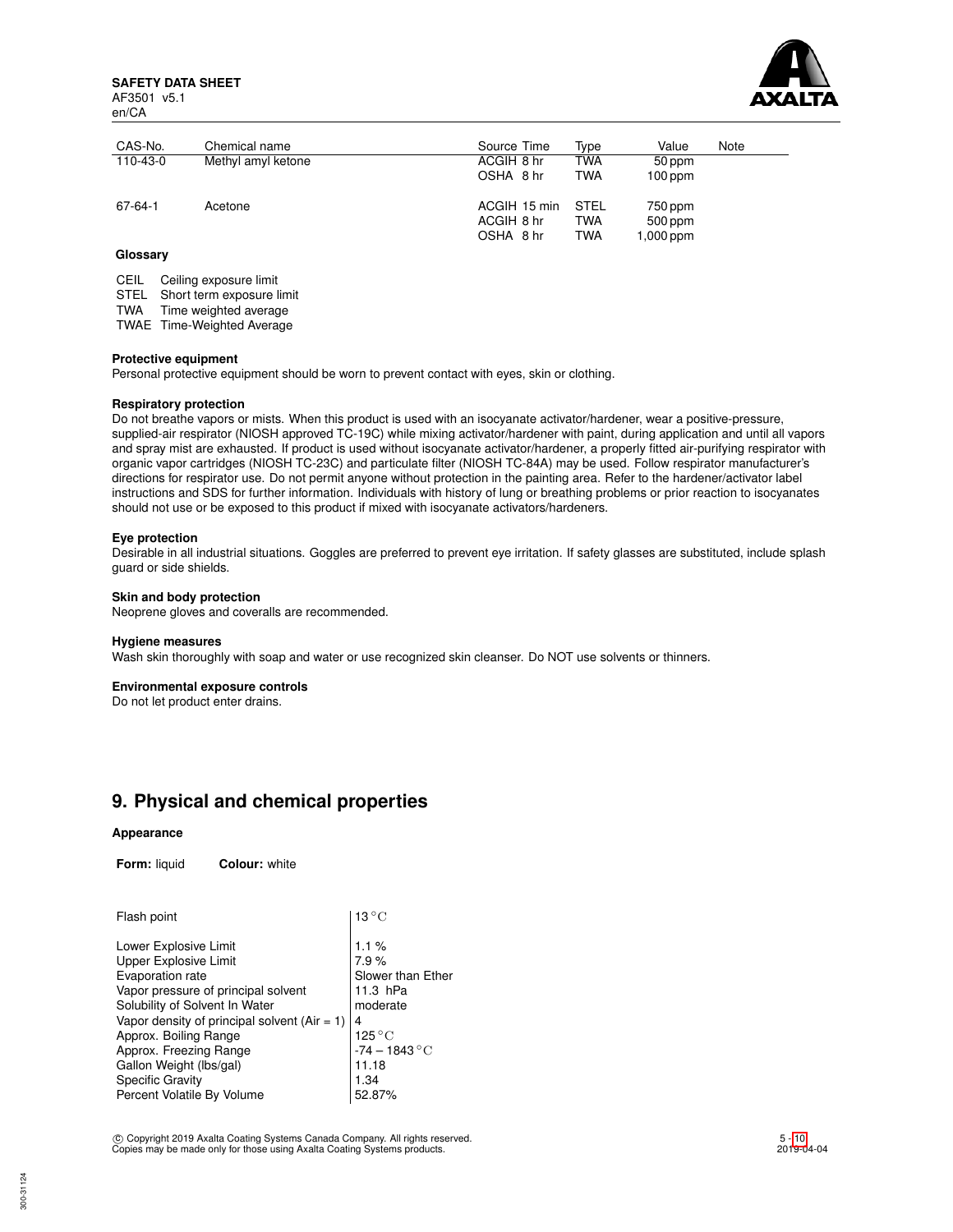

Percent Volatile By Weight | 35.26% Percent Solids By Volume 47.13%<br>Percent Solids By Weight 64.74% Percent Solids By Weight 64.74%<br>
pH (waterborne systems only) Not applicable pH (waterborne systems only) Partition coefficient: n-octanol/water | No data available Ignition temperature 377 °C DIN 51794 Decomposition temperature Not applicable.<br>Viscosity (23 °C) Not applicable. Viscosity  $(23 °C)$  Not applicable. ISO 2431-1993

# **10. Stability and reactivity**

## **Stability**

Stable

## **Conditions to avoid**

Stable under recommended storage and handling conditions (see section 7).

### **Materials to avoid**

None reasonably foreseeable.

### **Hazardous decomposition products**

In the event of fire Carbon monoxide, fluorinated hydrocarbons, hydrogen fluoride, nitrogen oxides may be formed.

### **Hazardous Polymerization**

Will not occur.

#### **Sensitivity to Static Discharge**

Solvent vapors in air may explode if static grounding and bonding is not used during transfer of this product.

#### **Sensitivity to Mechanical Impact**

None known.

# **11. Toxicological information**

### **Information on likely routes of exposure**

#### **Inhalation**

May cause nose and throat irritation. May cause nervous system depression characterized by the following progressive steps: headache, dizziness, nausea, staggering gait, confusion, unconsciousness. Reports have associated repeated and prolonged overexposure to solvents with permanent brain and nervous system damage. The thermal decomposition vapours of fluorinated polymers may cause polymer fume fever with flu-like symptoms in humans, especially when smoking contaminated tobacco. If this product mixed with an isocyanate activator/hardener (see SDS for the activator), the following health effects may apply: Exposure to isocyanates may cause respiratory sensitization. This effect may be permanent. Symptoms include an asthma-like reaction with shortness of breath, wheezing, cough or permanent lung sensitization. This effect may be delayed for several hours after exposure. Repeated overexposure to isocyanates may cause a decrease in lung function, which may be permanent. Individuals with lung or breathing problems or prior reactions to isocyanates must not be exposed to vapors or spray mist of this product.

## **Ingestion**

May result in gastrointestinal distress.

#### **Skin or eye contact**

May cause irritation or burning of the eyes. Repeated or prolonged liquid contact may cause skin irritation with discomfort and dermatitis.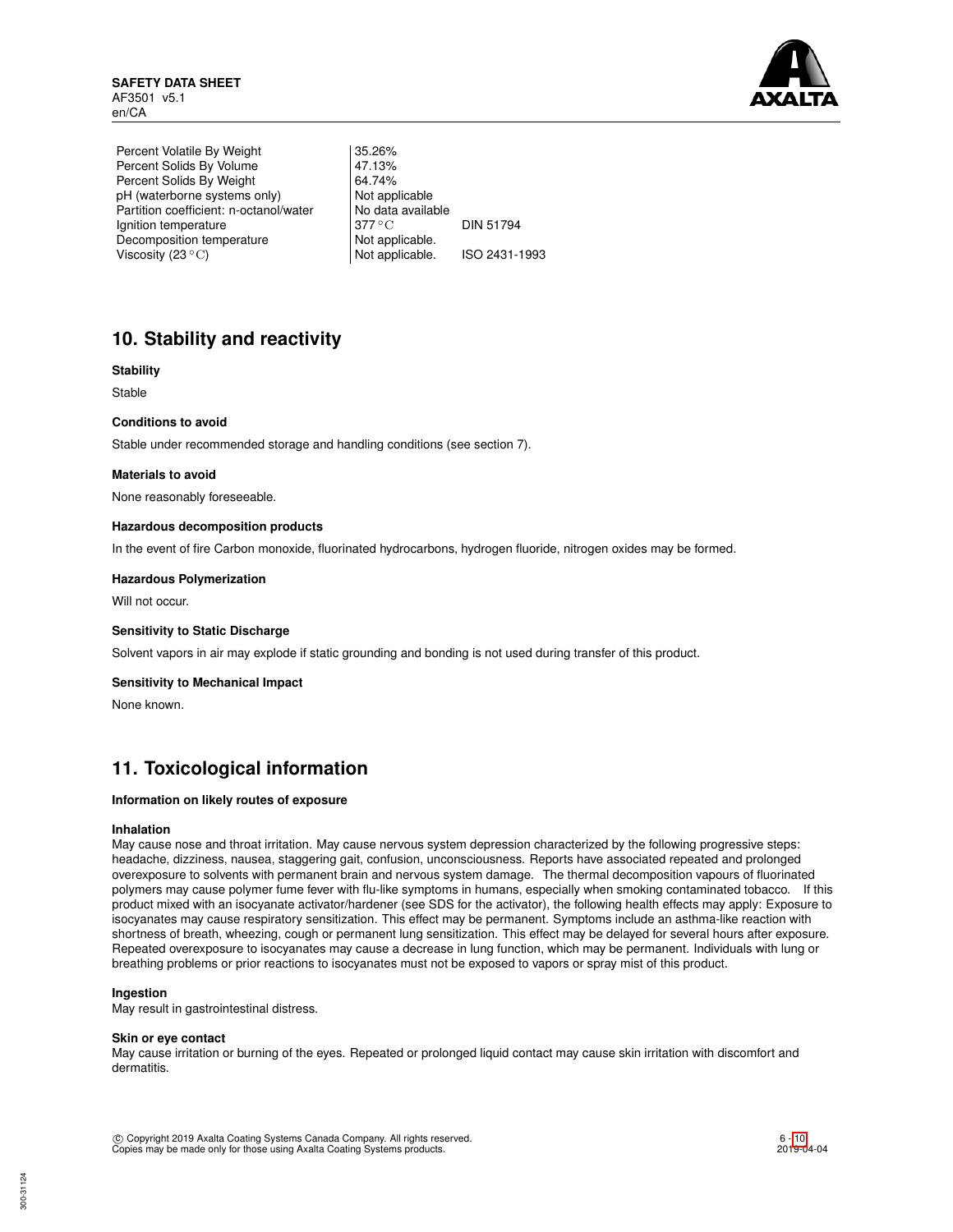

### **Delayed and immediate effects and also chronic effects from short and long term exposure:**

**Acute oral toxicity** not hazardous

#### **Acute dermal toxicity** not hazardous

## **Acute inhalation toxicity**

not hazardous

% of unknown composition: 0 %

#### **Skin corrosion/irritation** Not classified according to GHS criteria

**Serious eye damage/eye irritation**

Not classified according to GHS criteria

## **Respiratory sensitisation**

Not classified according to GHS criteria

## **Skin sensitisation**

| Bis(1,2,2,6,6-pentamethyl-4-piperidinyl) sebacate                             | Category 1A |
|-------------------------------------------------------------------------------|-------------|
| Decanedioic acid, methyl 1,2,2,6,6-pentamethyl-4-piperidinyl ester Category 1 |             |
| Trimethyl orthoacetate                                                        | Category 1  |

## **Germ cell mutagenicity**

Not classified according to GHS criteria

### **Carcinogenicity**

Titanium dioxide Category 2

**Toxicity for reproduction** Not classified according to GHS criteria

## **Target Organ Systemic Toxicant - Single exposure**

- **Inhalation**
	- **Narcotic effects** Methyl amyl ketone

## **Target Organ Systemic Toxicant - Repeated exposure**

Not classified according to GHS criteria

#### **Aspiration toxicity**

Not classified according to GHS criteria

## **Numerical measures of toxicity (acute toxicity estimation (ATE),etc. )**

No information available.

## **Symptoms related to the physical, chemical and toxicological characteristics**

Exposure to component solvents vapours concentration in excess of the stated occupational exposure limit may result in adverse health effect such as mucous membrane and respiratory system irritation and adverse effect on kidney, liver and central nervous system. Symptoms and signs include headache, dizziness, fatigue, muscular weakness, drowsiness and in extreme cases, loss of consciousness. Through skin resorbtion, solvents can cause some of the effects described here. Repeated or prolonged contact with the preparation may cause removal of natural fat from the skin resulting in non-allergic contact dermatitis and absorption through the skin. The liquid splashed in the eyes may cause irritation and reversible damage.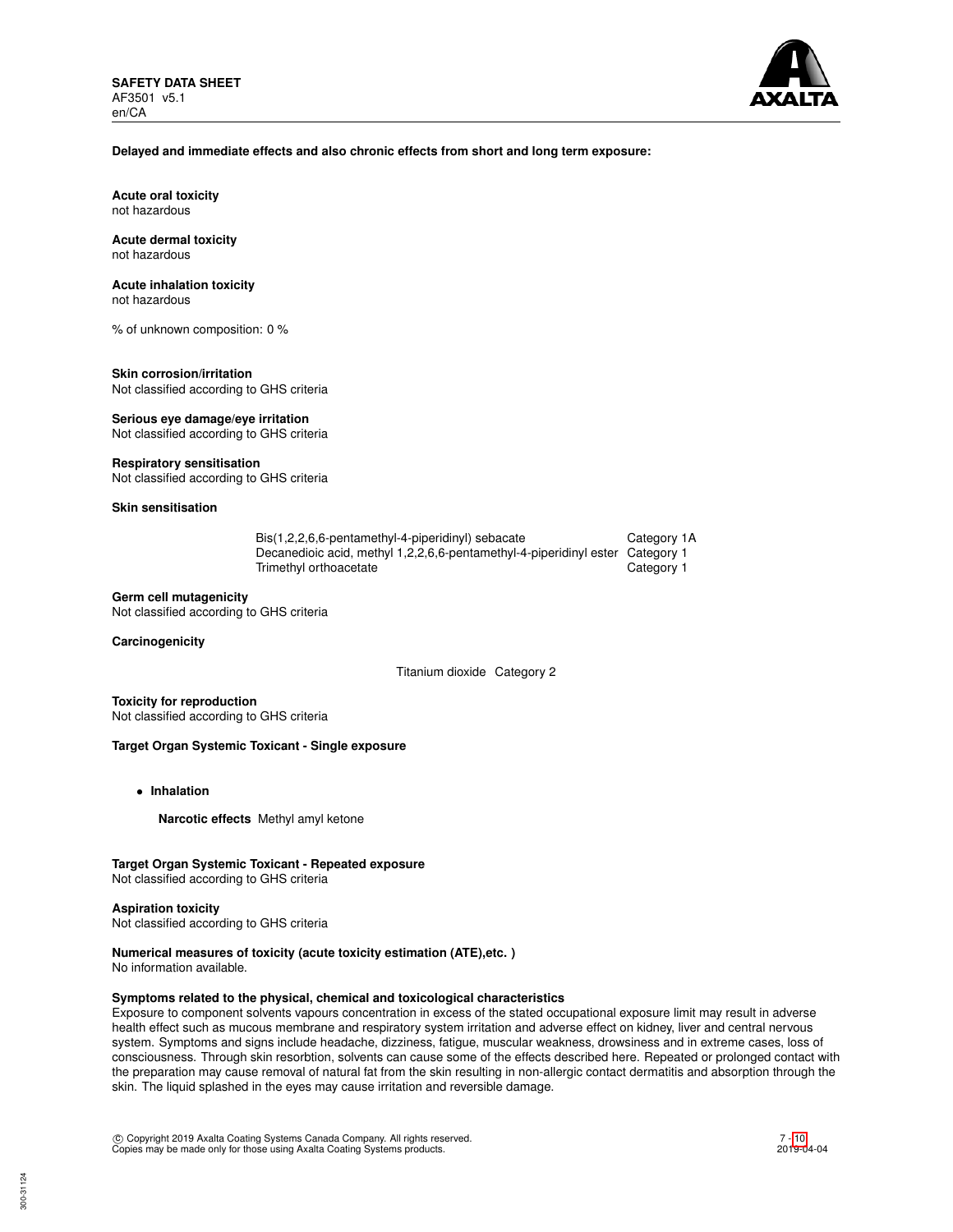

# **12. Ecological information**

There are no data available on the product itself. The product should not be allowed to enter drains or watercourses.

# **13. Disposal considerations**

## **Provincial Waste Classification**

Check appropriate provincial and local waste disposal regulations for proper classifications.

### **Waste Disposal Method**

Do not allow material to contaminate ground water systems. Incinerate or otherwise dispose of waste material in accordance with Federal, State, Provincial, and local requirements. Do not incinerate in closed containers.

## **14. Transport information**

**International transport regulations**

| IMDG (Sea transport)<br>UN number:<br>Proper shipping name:      | 1263<br>PAINT   |
|------------------------------------------------------------------|-----------------|
| Hazard Class:                                                    | 3               |
| Subsidiary Hazard Class:                                         | Not applicable. |
| Packing group:                                                   | н               |
| Marine Pollutant:                                                | no              |
| ICAO/IATA (Air transport)<br>UN number:<br>Proper shipping name: | 1263<br>PAINT   |
| Hazard Class:                                                    | 3               |
| Subsidiary Hazard Class:                                         | Not applicable. |
| Packing group:                                                   | н               |
| TDG<br>UN number:<br>Proper shipping name:                       | 1263<br>PAINT   |
| Hazard Class:                                                    | 3               |
| Subsidiary Hazard Class:                                         | Not applicable. |
| Packing group:                                                   | н               |

#### **Matters needing attention for transportation**

Confirm that there is no breakage, corrosion, or leakage from the container before shipping. Be sure to prevent damage to cargo by loading so as to avoid falling, dropping, or collapse. Ship in appropriate containers with denotation of the content in accordance with the relevant statutes and rules.

# **15. Regulatory information**

## **TSCA Status**

In compliance with TSCA Inventory requirements for commercial purposes.

## **DSL Status**

All components of the mixture are listed on the DSL.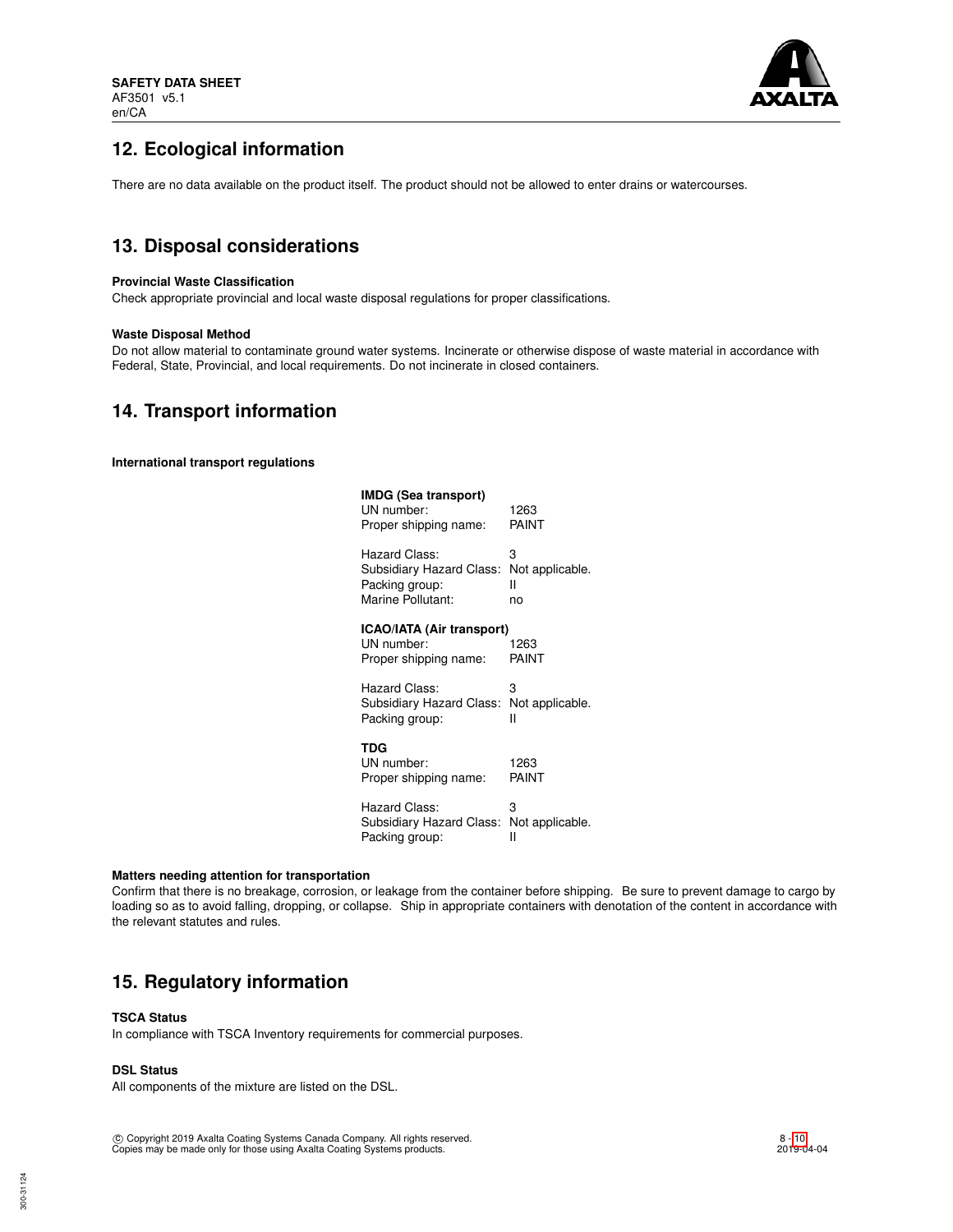

## **Photochemical Reactivity**

Non-photochemically reactive

## **Regulatory information**

|            |                                  |     |                |           | <b>EPCRA</b> |     | CERCLA    | CAA        |
|------------|----------------------------------|-----|----------------|-----------|--------------|-----|-----------|------------|
| CAS#       | Ingredient                       | 302 | <b>TPO</b>     | RQ.       | 311/312      | 313 | RQ(lbs)   | <b>HAP</b> |
|            | 13463-67-7 Titanium dioxide      | N   | ΝR             | <b>NR</b> | А            | N   | ΝR        | N          |
|            | 123-86-4 Butyl acetate           | N   | <b>NR</b>      | <b>NR</b> | A,C,F        | N   | <b>NR</b> | N          |
|            | 110-43-0 Methyl amyl ketone      | N   | <b>NR</b>      | <b>NR</b> | A,C,F        | N   | <b>NR</b> | N          |
|            | 98-56-6 4-chlorobenzotrifluoride | Ν   | <b>NR</b>      | <b>NR</b> | C, F, P      | N   | <b>NR</b> | N          |
| 67-64-1    | Acetone                          | N   | N <sub>R</sub> | <b>NR</b> | A,C,F        | N   | 5.000     | N          |
| 763-69-9   | Ethyl 3-ethoxy propionate        | Ν   | N <sub>R</sub> | <b>NR</b> | <b>NA</b>    | N   | <b>NR</b> | N          |
| 41556-26-7 | $Dis(1,2,2,6,6$ -pentamethyl-    | Ν   | <b>NR</b>      | <b>NR</b> | A.F          | N   | <b>NR</b> | N          |
|            | 4-piperidinyl) sebacate          |     |                |           |              |     |           |            |
| 82919-37-7 | Decanedioic acid, methyl         | N   | <b>NR</b>      | <b>NR</b> | N            | N   | <b>NR</b> | N          |
|            | $1,2,2,6,6$ -pentamethyl-4-      |     |                |           |              |     |           |            |
|            | piperidinyl ester                |     |                |           |              |     |           |            |
| 1445-45-0  | Trimethyl orthoacetate           | N   | ΝR             | <b>NR</b> | NA           | N   | ΝR        | N          |
|            |                                  |     |                |           |              |     |           |            |

## **Key:**

| <b>EPCRA</b>                                             | Emergency Planning and Community Right-to-know Act (aka Title III, SARA)                                                                                                                                                                       |                    |  |
|----------------------------------------------------------|------------------------------------------------------------------------------------------------------------------------------------------------------------------------------------------------------------------------------------------------|--------------------|--|
| 302                                                      | Extremely hazardous substances                                                                                                                                                                                                                 |                    |  |
| $311/312$ Categories $F =$ Fire Hazard                   | $R =$ Reactivity Hazard $C =$ Chronic Hazard<br>P = Pressure Related Hazard                                                                                                                                                                    | $A = Acute$ Hazard |  |
| 313 Information                                          | Section 313 Supplier Notification - The chemicals listed above with<br>a 'Y' in the 313 column are subject to reporting requirements of<br>Section 313 of the Emergency Planning and Community<br>Right-to-Know act of 1986 and of 40 CFR 372. |                    |  |
| <b>CERCLA</b><br><b>HAP</b><br>TPQ.<br>RQ.<br>NA.<br>NR. | Comprehensive Emergency Response, Compensation and Liability Act of 1980.<br>Listed as a Clean Air Act Hazardous Air Pollutant.<br>Threshold Planning Quantity.<br><b>Reportable Quantity</b><br>not available<br>not regulated                |                    |  |

# **16. Other information**

HMIS rating H: 2 F: 3 R: 0

Glossary of Terms:

- ACGIH | American Conference of Governmental Industrial Hygienists.<br>
IARC | International Agency for Research on Cancer.
- IARC | International Agency for Research on Cancer.<br>
NTP | National Toxicology Program.
- NTP National Toxicology Program.<br>OEL Cocupational Exposure Limit
- Occupational Exposure Limit
- OSHA | Occupational Safety and Health Administration.<br>STEL | Short term exposure limit
- STEL Short term exposure limit<br>TWA Time-weighted average.
- Time-weighted average.
- PNOR Particles not otherwise regulated.
- PNOC Particles not otherwise classified.

NOTE: The list (above) of glossary terms may be modified.